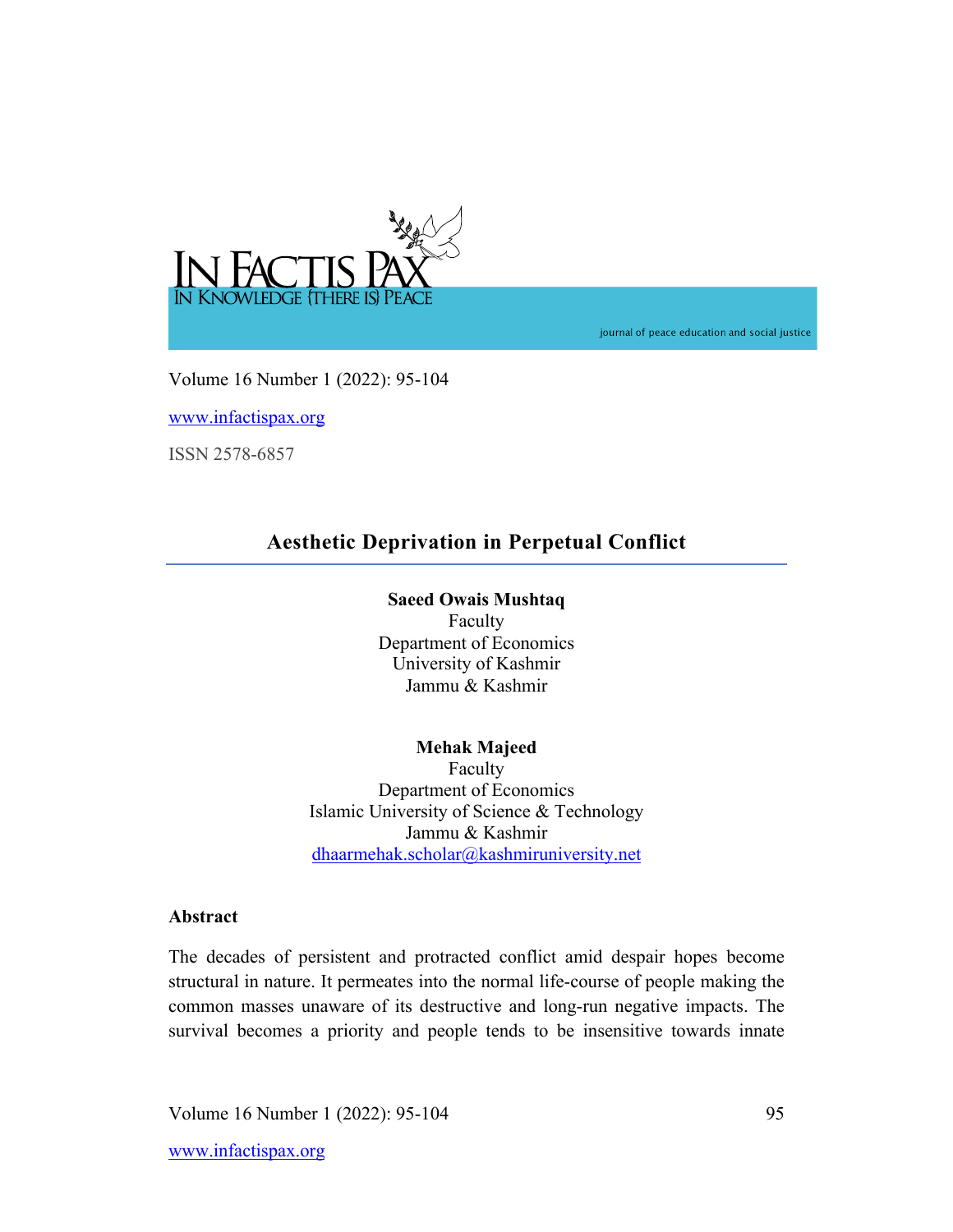feelings associated with the aesthetic sense. Once people are accustomed about the loss of aesthetic sense especially in the stark presence of aestheticism it proves its presence as a structural problem creeping into systems of various kinds. The current essay is a novel attempt to associate the loss of aesthetic sense to continuation of structural conflict. The study is based in the low-intensity conflict region of Jammu and Kashmir, India. The region presents a peculiar case of aesthetic environment called "heaven on earth" amid the infamous "most militarized zone in the world", and reports some instances of people to support the conflict-aesthetic travesty.

## **Key-Words**

Aesthetic; Kashmir; Peace; Violence

The purpose of human life has been associated with the attainment of what is thought of to be and sought-out by an individual looking at his life-course. The experience with the broadly fulfilled life is loosely associated with a happy childhood, followed by a constructive adulthood, rewarding middle-age and a gratifying old age. The attainability of all these phases of life however demands the basic prerequisite of peace which synonymously resonates with the absence of conflict, violence and fragility. Loosely any avoidable potential or perceived suffering is defined as a form of violence by Galtung (1965). This also violates the basis of the capability approach to life. The modern-day democratic regimes are set with the aim of enhancing the wellness of human beings residing within the national systems. The same is intended to be attained by uplifting and enhancing the human capabilities through multiple and simultaneous policy interventions. However, the  $21<sup>st</sup>$  century world has come to become a mosaic of political and economic conflicts affecting the development process of human and infrastructural capabilities pan globe in different degrees. The lack of peace across various pockets of the world makes generally increases the resilience of the people and making them insensitive in particular towards the importance of aestheticism towards the attainment of a fulfilling life.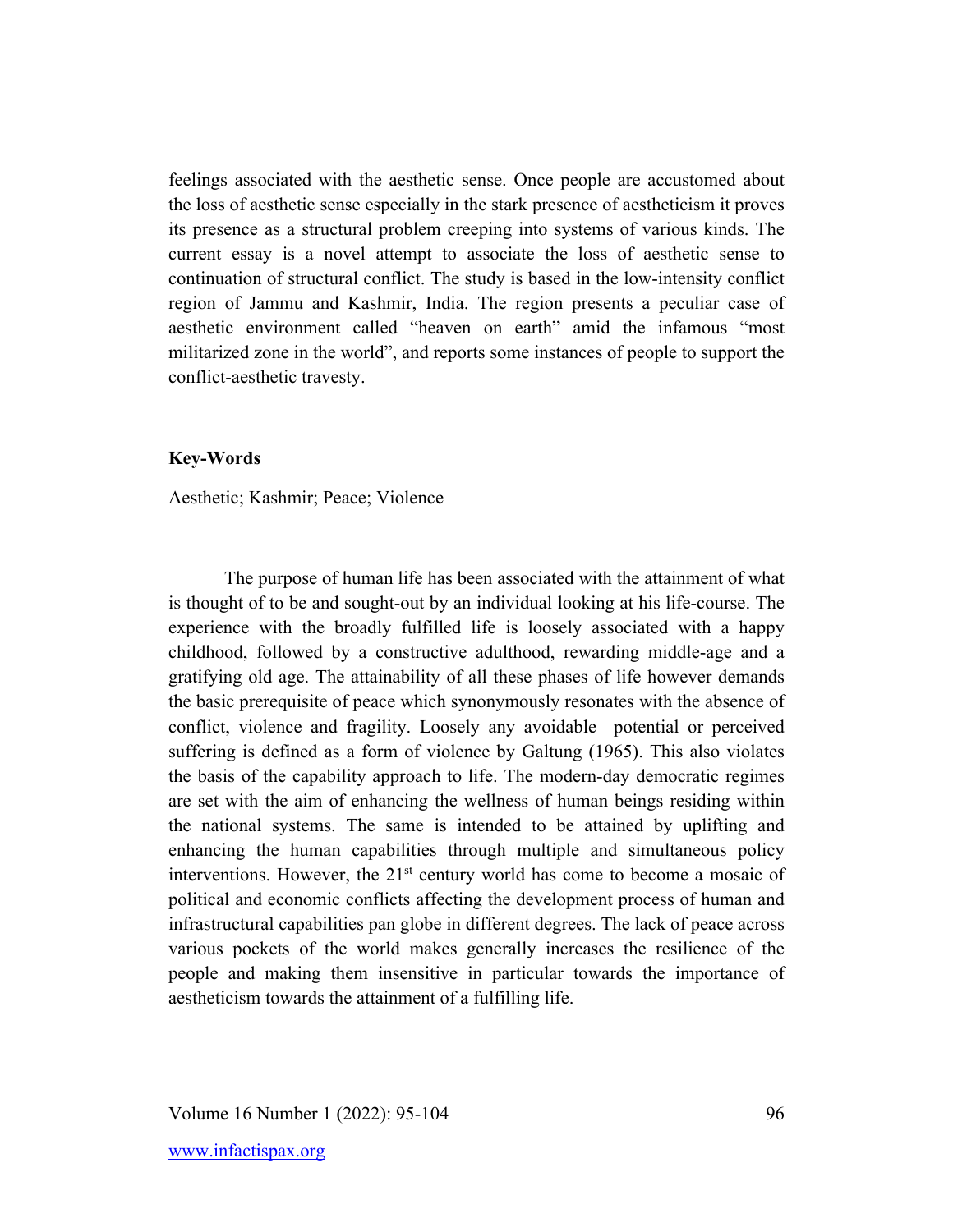The latest and current academic interest in peace and conflict studies has been towards the understanding of environment-peace nexus processes. This stand of literature sheds important light on the role of environmental integrity in the creation of sustainable peace. The fundamental axiom on which the premise of this branch of literature is based on the need for a durable peace process across the world in order to endeavor upon the capable, progressive, productive and attainable lives of people across the globe (Tirrell et al., 2021). The current study is a novel attempt towards the understanding of a similar aspect by discussing diminishment and loss of aesthetic life due to the normalization of violence and fragility in the daily life of commoners. The essay in focused in the region of Jammu and Kashmir which happens to be one of the most beautiful, aesthetic and scenic places of the world so much so that it is termed as "heaven on earth". Tragically, this trait is disproved by the fact that, it is also infamously known by the label of "most militarized zone" on the planet, and grounds the most dangerous geo-political conflicts of the modern-day world. Such travesty has blurred the sources of happiness among people living in the region. The essay tracing the roots of the conflict to the 'Sale deed of Kashmir' between the colonial British rulers and Maharaja Gulab Singh soon after the collapse of the Sikh empire in 1846 in Sub-continent, culminating into a low-intensity conflict and trading a unique path of lifelong uncertainty.. The fragility has hampered any sort of durable peace process in the region till date. The essay using some instances of ethnographic case studies highlights the case of loss of aesthetic values among humans as occasioned by presence of violence in a place which otherwise is naturally and historically aesthetic and serene. The main reason agreed upon by the historians behind the 'sale deed of Kashmir' is economical. The Anglo-Sikh war in British India had drained the Britishers and in an attempt to find some compensation they sold the geographic entity of Kashmir to Maharaja Gulab Singh along with the people residing therein (Bamzai, 1994). This also helped them to keep a direct eye and an indirect control over the strategically important region of J&K. its borders touched profitable Central Asia markets, therefore Russia, and borders of China. During the colonial rule in India the princely state of J&K was classified in the first-class category. However, the region has had the peculiarity of having a Hindu ruler ruling over a Muslim majority subjects. On the eve of independence in 1947, while it was expected of J&K to join Pakistan (as explicitly stated by Menon (1955), the Maharaja given the size, status, prestige and international borders of his territory was hoping for a separate and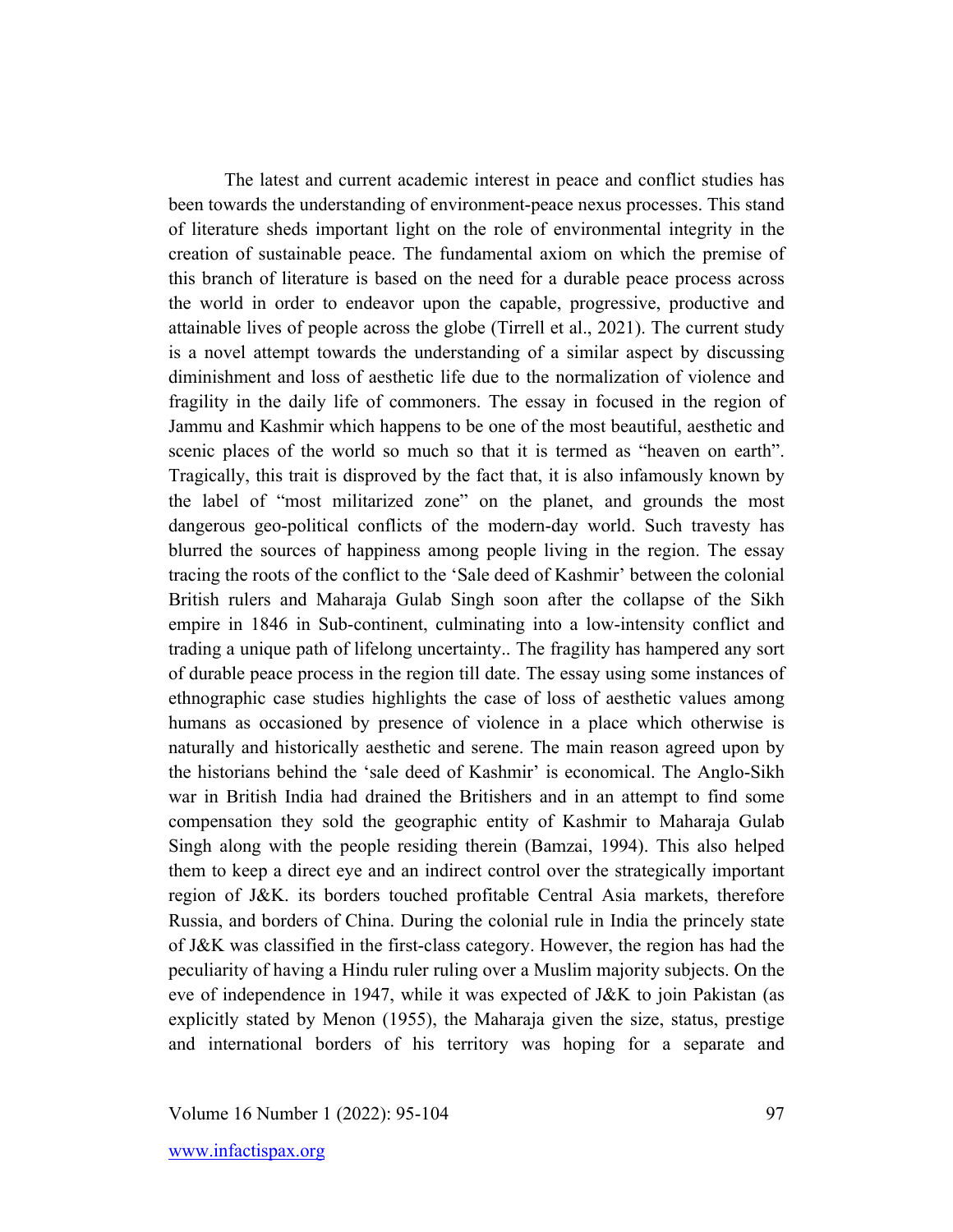independent existence (Rai, 2004). The indecisiveness of Maharaja, popularity of Sheikh Abdullah as the people's leader and the actions taken by the independent nations of India and Pakistan took a course of events: wars, and a line of control was eventually drawn between India and Pakistan. The region of Kashmir got divided into three parts, (i) Pakistani part of Kashmir, (ii) Indian part of Kashmir and (iii) Chinese administered Aksa-i-Chin region.

Sheikh Abdullah was the leader of secular National Conference party. Soon after drawing the line of control he was made the Prime Minister of J&K (Lamb, 1991). The political map of J&K as is today, has always been disturbed and fragile. A number of events took place and Sheikh Abdullah was removed as the Prime Minister of J&K on the reason of conspiring against the Union of India government. Following a series of unexpected and unfortunate political events, the last nail in the coffin for durable peace of the region was hammered in by the elections of 1987 (Snedden, 2015). The powerful and dominant National conference was competing against the expansive coalition of Muslim United Front (MUF). Sources quote the happening of yet another election rigging at a large scale in favor of National Conference supported by Indian National Congress at the Centre. Some member and workers of MUF group decided to take up arms against the government of J&K and India . It was in 1989 that the outbreak of violence and high intensity conflict took place. Since then the dynamics of conflict, fragility and uncertainty has changed. With time, situation in Kashmir transformed from high intensity militancy years to wide popular uprising to new age guerilla warfare to a situation of relative calm and concord. Based on the sequence of the historic events the region of J&K has been classified as a low intensity conflict zone (LIC). The defining characteristic of a LIC include 25 to 1000 conflict related deaths over the duration of the conflict. A confrontation that in nature is essentially political-military confrontation and one of the parties in the conflict is the state. Most often a LIC is an ideological battle fundamentally political in nature. The Kashmir conflict qualifies for all these characteristics (SATP, 2021; Uppsala 2021). In the political and ideological battle between the two groups the peace of the region and aesthetic values of the locals have been compromised making life difficult.

The social history of J&K bears witness to the mutual co-existence of different communities in the region. Despite the presence of autocratic and tyrannical regimes for centuries in general and conflict, fragility and uncertainty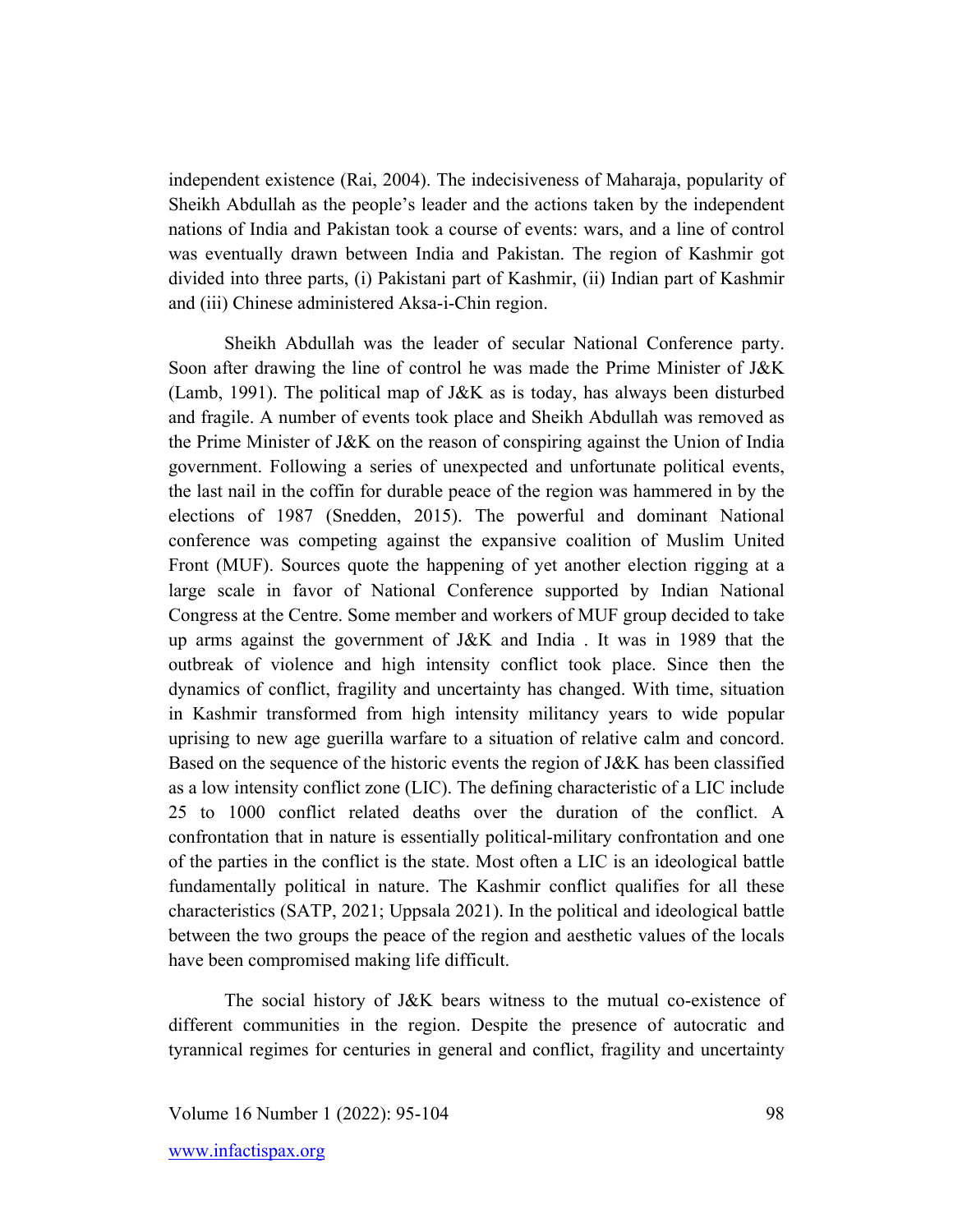in last three decades in particular, people at the community level have always shown a high need and regard for peace focusing on the ordinary business of life in a mutually reinforcing way. This foundation of religious tolerance and brotherhood in Kashmir has been laid steadily by Muslim Sufi and Shavaite Hindu saints preaching the basic philosophy of religious and social humanism. This spirit of unity and coexistence has been referred by some as "*Kashmiriyat*" and has a fundamental basis of aestheticism motivating the peaceful coexistence of Kashmiris despite the differing religious affiliations (Rafiqi, 1972). The Sufi tradition in Kashmir has fostered a social system of ethno-religious traditions whereby people predominantly follow the mixed social customs. The people of the region are known to follow and apply the Sufism principles in their ordinary lives basing aestheticism at the core of their belief system.

The aesthetic spirit has further been nurtured by the geographic factors. Living in a valley abound in aesthetic elements like calm mountains, lakes, rivers, fields, dells and passes, the people of the region have always had a close association with nature, drawing inspiration from the same. People of all ages have been visiting different parts of the region with religious and tourism motives both reinforcing their innate link with the nature. There is no Kashmiri who hasn't spent the least of a night in the meadows of Pahalgam and trekked through the cliffs of snow clad Gulmarg. The wish to breathe in the tranquil and peace of the high passes to Ladakh is inborn in every resident of the soil. The basic instinct of every Kashmiri can be associated with closeness to nature and an instinctive desire for durable peace. However, the strategic geographic location and shrewd political systems rampant over time have never allowed for a longevity of durable peace in the region. From exploitative regimes to selfish leaders the region has witnessed the worst of political systems. While the whole world confides in the greater benefits of democratic regimes, the region of J&K has been unfortunate enough to bear the un-payable costs of democratic set-up in the Indian subcontinent. The establishment of democracy in the sub-continent right after 1947 could never usher in durable peace in the fragile region of J&K.

Two generations have been born in fragile situations and raised in uncertain times. People have steadily adjusted to the dogged fragility and uncertainty where more than seventy days per year remained affected by curfews and shutdowns from 1989 to 2016 (Parvaiz, 2017). Shouts of mourning rings the ears in a place surrounded by aesthetic Himalayan mountains and meadows. The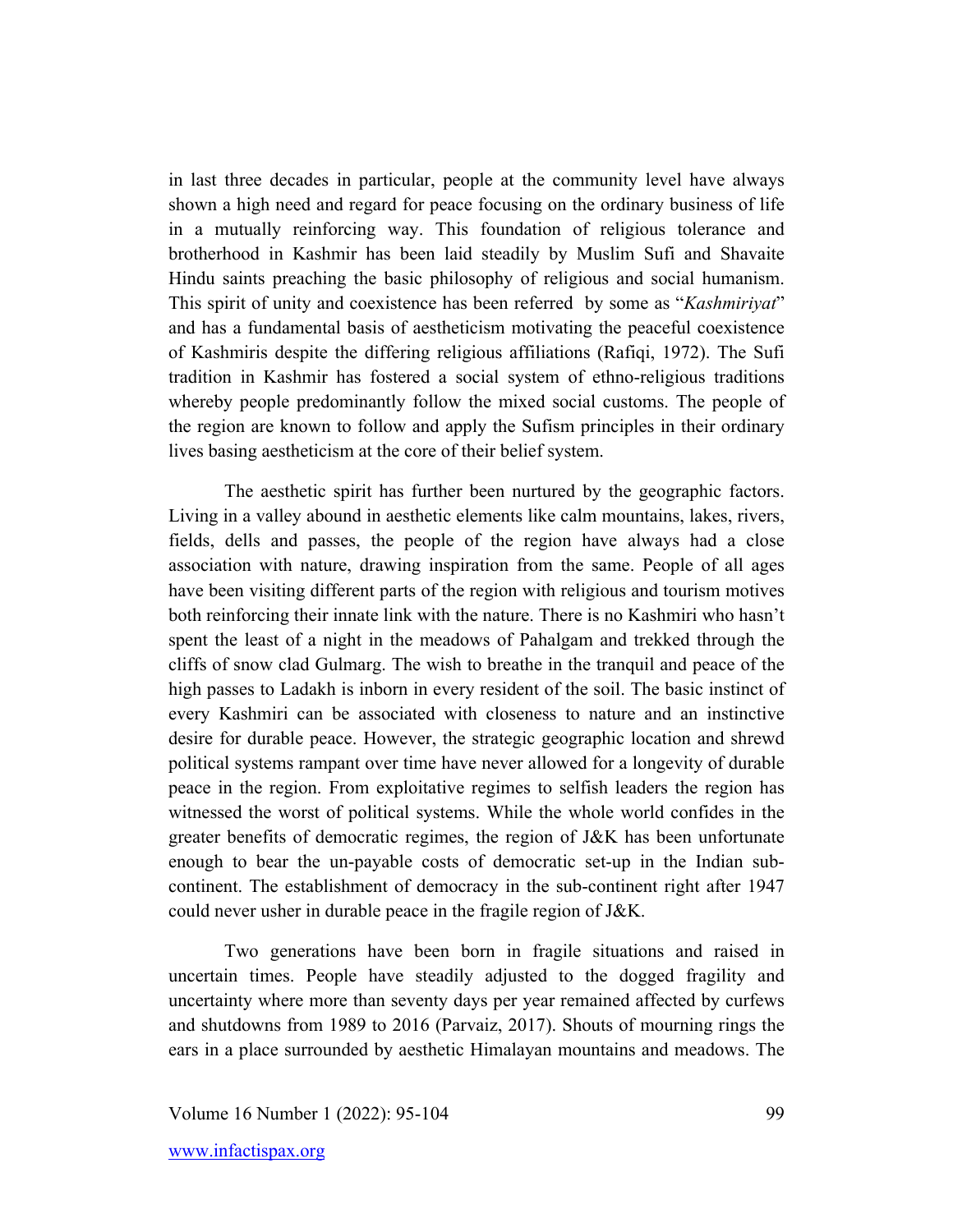normal lives of the Kashmiris have been defined in terms of a normal that is not consistent with the standard global definition of normal and ordinary. The lack of positive peace, as established by Sharp (2020), in the region which is associated with the presence of unrest and fragility has led to the decreasing association between the people of J&K and the aesthetic nature which has been bestowed to the region by divinity. The disassociation between the two has degraded the aesthetic sense of the locals taking away from them the inspirations for calmness, peace and tranquility. The roots to the degrading aesthetic sense among the locals of J&K can be associated with the economic and social challenges and hardships faced by the people resulting from the perpetual exploitative and corrupt political systems sowing the seed of discontent among the people and laying the foundation of perpetual fragility.

Given the unrest and the chaotic circumstances in J&K, people in the region have forgotten to take a moment and connect with the bountiful aesthetic and objects in their surroundings. The people of mountains who are so well known for having the sense of depth and peace rested in their souls have long forgotten to take a moment to just stare at a mountain perpetually within the radius of their eyes. Instead, 45 percent (1.8 million) suffer from some kind of emotional distress and an adult, on average, has experienced around 8 traumatic events during his life as reported by *Médecins Sans Frontières* (MSF, 2015). People over time have been exposed to this vulnerability while being completely unaware about the same. The mountain perhaps as old as the earth itself which would otherwise influence a Kashmiri to draw the inspiration of perseverance fails to get a bare aesthetic recognition of presence. The back of mind of the locals is so occupied with the meager business of survival and catching the breath every next moment that aesthetics has lost value for quite some time now. The brooks that flow from the windows and lawns of the beautiful houses customarily constructed by the Kashmiris no longer inspire them to accept the bounty brought by the course of time with the best possible surprises. Kashmir over the time have decreased the frequency of going to picnics due to the uncertainty of expected episodes that may take place. They have especially abandoned the venturing out at night due to regular searches at military check posts stationed at every nook and corner of the region.

*Case Study.1*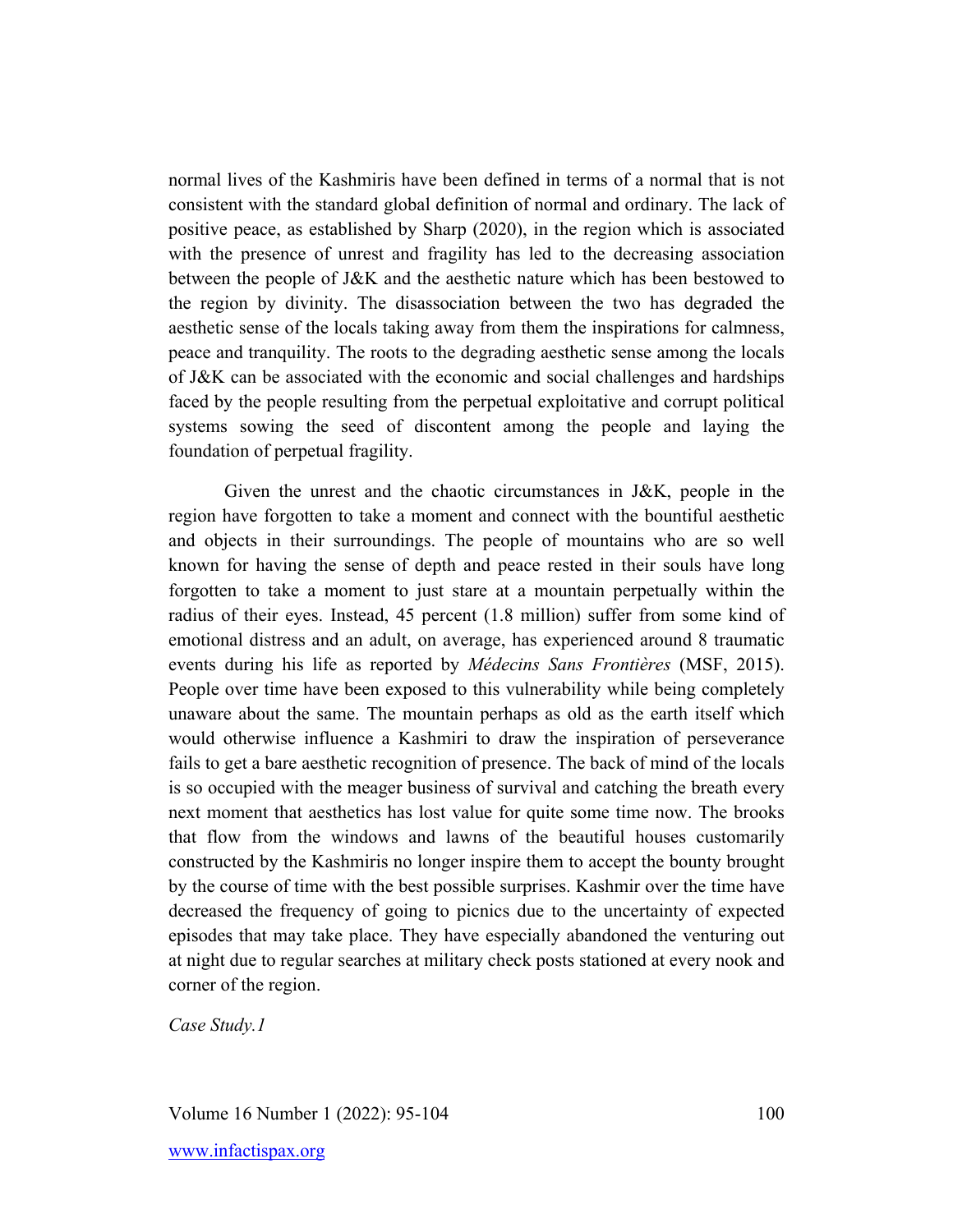*As a matter of facts, the brooks flow more often in rural areas over urban areas. Instead of cherishing the meaning of life silently sung by the swaying water, the women in rural Kashmir use it more often to get rid of garbage. Jana, a grandmother in the neighborhood aging approximately 85 years recalls with a number of pauses how the brook much wider in size and cleaner in water with trout fish used to pass through their lawn. The salty-tea prepared in a big copper utensil was the late-noon affair and members from the extended family used to sit by the brook and enjoy the tea, Jana sighs. Their grandfather she says was specific and particular about the use of the water from the brook. He taught every child to respect the water, protect it and decipher the meaning of life and responsibility from it. "Army' she says came and then everything changed, which is her way of referring to the conflict. Jana says with the coming of Army, the tea tradition was gone and the brook ended up becoming nothing but the source of getting rid from the waste!*

# *Case Study.2*

*Smiling at a framed picture from her teenage days, a middle-aged lady sighs at the magnificence of carelessness back in time. Not the carefreeness of young age but of the social system. She recalls that all the Sundays and holidays were earmarked for picnics and outings. Given the seasonal magnificence of Kashmir no season is off season for leisure and aesthetic purposes! She says that they would enjoy food and tea and watch about tourists; national and international. After the violent turn of Conflict, she recalls spending all Sundays at home. At times not even in the lawns that are a prerequisite to every Kashmiri household. She sighs at the loss of aesthetic sense that anonymized in coping up with fear, death and destruction emanating from conflict! "The feelings of nostalgia become rather a source of regret when they overtake your thought process in the midst of your youth" she says. She recalls how the meaning of her morning view from the window changed and rather neutralized after the outbreak of the conflict towards the end of 1980s. She would wake up to see the rush of tourists, Shikara filled Dal*  Lake and happy-cheering floating markets. "And then there was no one and it *seemed like the Dal-Lake lost the meaning of its existence and the aesthetics associated with it just vanished like that", she sighs!*

*Case Study.3*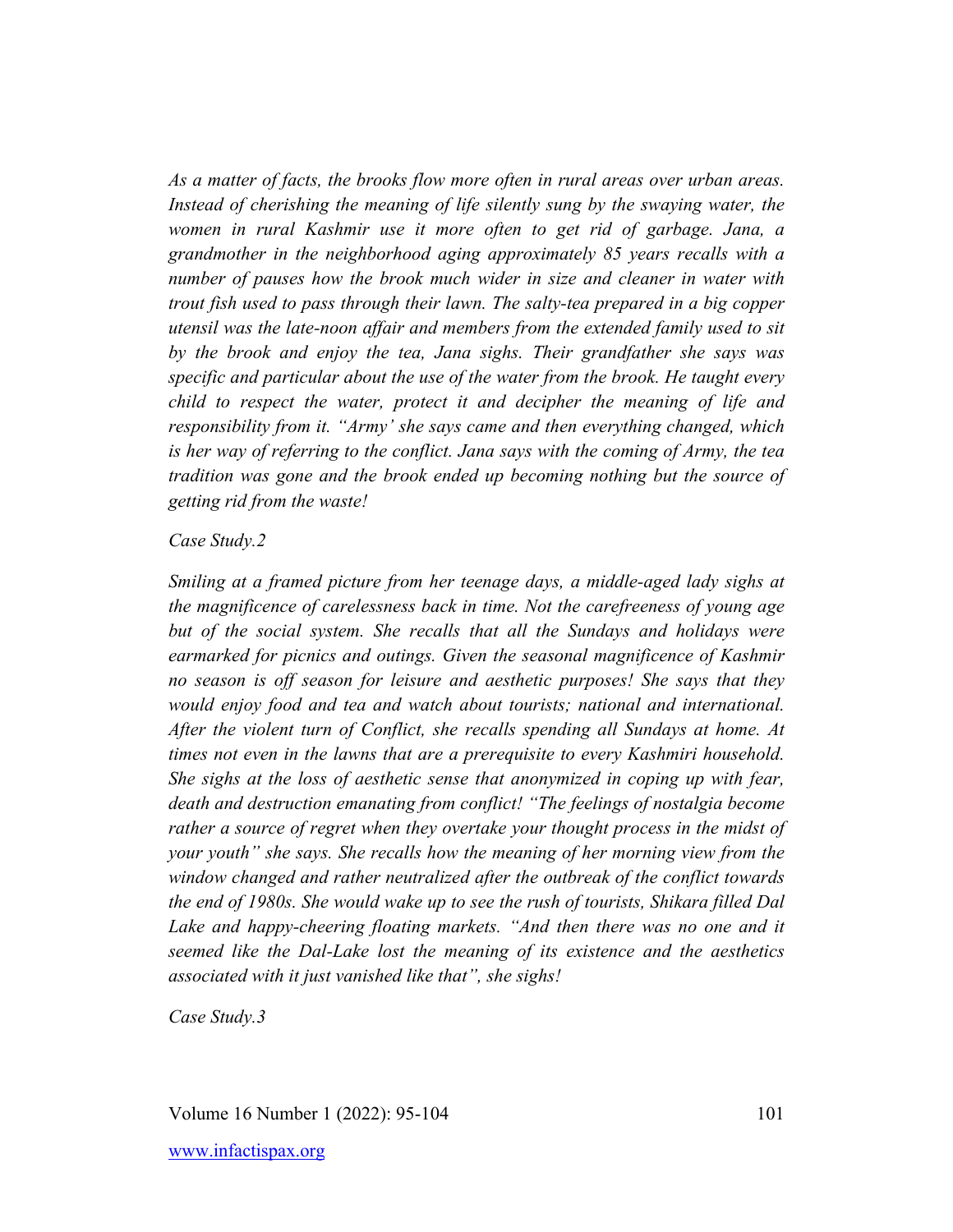*The uncle that sells groceries often complains about the current life jokingly! I recently asked for the reason behind his sweet resentment and he tells me that he was a hiking guide. He used to guide locals and tourists to various trecks across Kashmir like Sheshnag, Harmukh and Tarsar-Marsar. He confirms that his elated sense of aesthetic realization has long been lost since the end of 1990s when the violent uprising began in the region. He explains the calling from the mountains and the sense of fulfillment. His current life selling groceries looks nothing more than a breathing exercise to him. Given his age he is not sure if he can return to mountains but on the arrival of durable peace, he wishes that every young person in Kashmir realizes his/her innate calling from the mountains and experience the aesthetic air we are born to breathe in. He laments about the lives of young people who are forced to stay indoors by their parents, of course given the uncertainty and threat of the unknown looming over their heads. "Given the fact that we are Mountain people, our innate calling is associated with a deep connection with the mountains" he says with a strange ecstasy in his eyes going quite ironically with his sorrowful voice. This confused me for a final calling with his hopefulness and hopelessness with the events which quite resonated with the aesthetics associated with his life!* 

The instances of these events clearly highlight the presence of structural violence and an absence of positive peace in the region of J&K. The petty battle of survival, psychological duress and making the ends meet has robbed the locals of their basic humane value of aestheticism. This combat of survival has decreased the motivation among the people for finding and arriving at an inspirationally peaceful life. The grievances against the state emanated from the conflict has robbed people from demanding any development in general and preserving of environment in particular. The conflict in the region which is essentially political in nature and perpetual in existence has led to the wearing out of the aesthetic elements from the lives of the locals, and diminished their resolute and bargaining power to deliberate a durable peace. The consequences of the perpetuation of the conflict are negative for (a) the people of J&K, (b) the political systems of the parties having stake in this conflict and (c) the durable peace of the South Asian region. As such the conflict can be thought of one of the vital roadblocks towards achieving aesthetic life. This could possibly make people accustomed to such a travesty of life and have a long-run effect. Reestablishment of the aesthetic values/sense among the locals is the need of hour. However,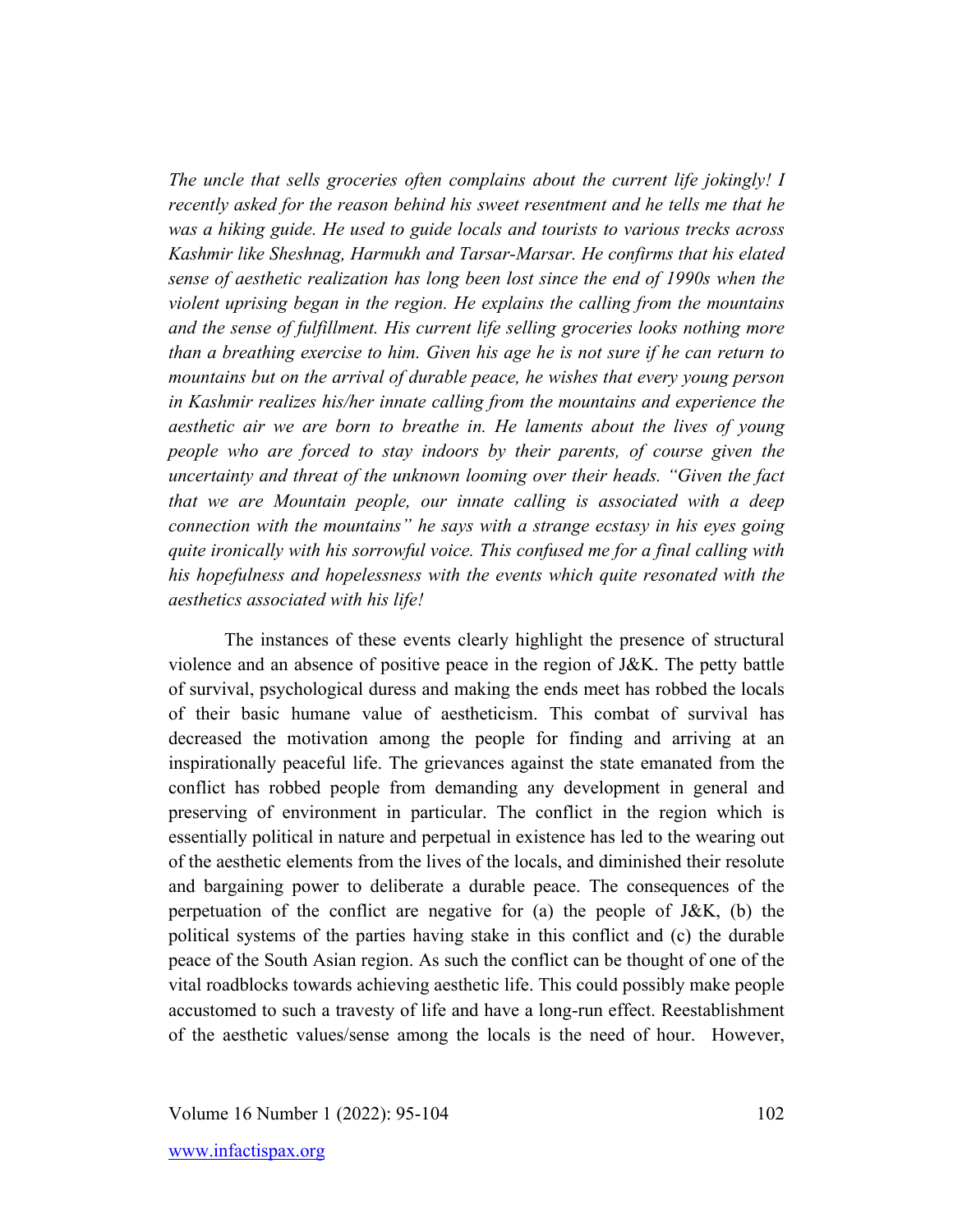given the conflict has permeated every sphere of life the road to durable peace cannot be guaranteed yet hoped for.

# **Conclusion**

The current study is a novel attempt to open the grounds for debate and discussion in the nexus between human well-being and aesthetic links. In order to initiate the discourse. The present study opens the debate in retrospect by establishing the channel of losing the aesthetic values in the absence of durable peace. The study is based in the fragile region of Jammu and Kashmir which has witnessed a number of fragility and conflict relates shocks. Despite being an aesthetically appealing region and a world-famous tourist destination the people living in the region have lost touch with their surroundings while coping with the circumstances and developing resilience. A situation of perpetual fragility alters the dynamics of people and societies steadily over time without coming in the direct notice. As such, in fragile regions, the study by analyzing the existing string of literature and some case studies from the ground validate the loss of aesthetic consciousness. The study further opens ground for discussing the importance of aesthetics in a stable and capable life.

# **References**

- Bamzai, P. N. K. (1994). *Culture and Political History of Kashmir (Vloumes: I-III)* (1st ed.).
- Frontières, M. S. (2015). the University of Kashmir, Institute of Mental Health and Neurosciences (IMHANS), 2016. *Muntazar: Kashmir Mental Health Survey Report*.
- Galtung, J. (1965). Violence, Peace, and Peace Research: *Sage*, *6*(3), 167–191. https://doi.org/10.1177/002234336900600301
- Hussain, A. (2019, May). *45% of Kashmir's adults suffer from mental distress: Survey | Hindustan Times*. Hindustan Times.
- Lamb, A. (1991). Kashmir A disputed legacy 1846-1990. In *Roxford Books* (1st ed., Issue 1). Roxford Books.

Menon, V. P. (1955). *The story of the integration of the Indian states*.